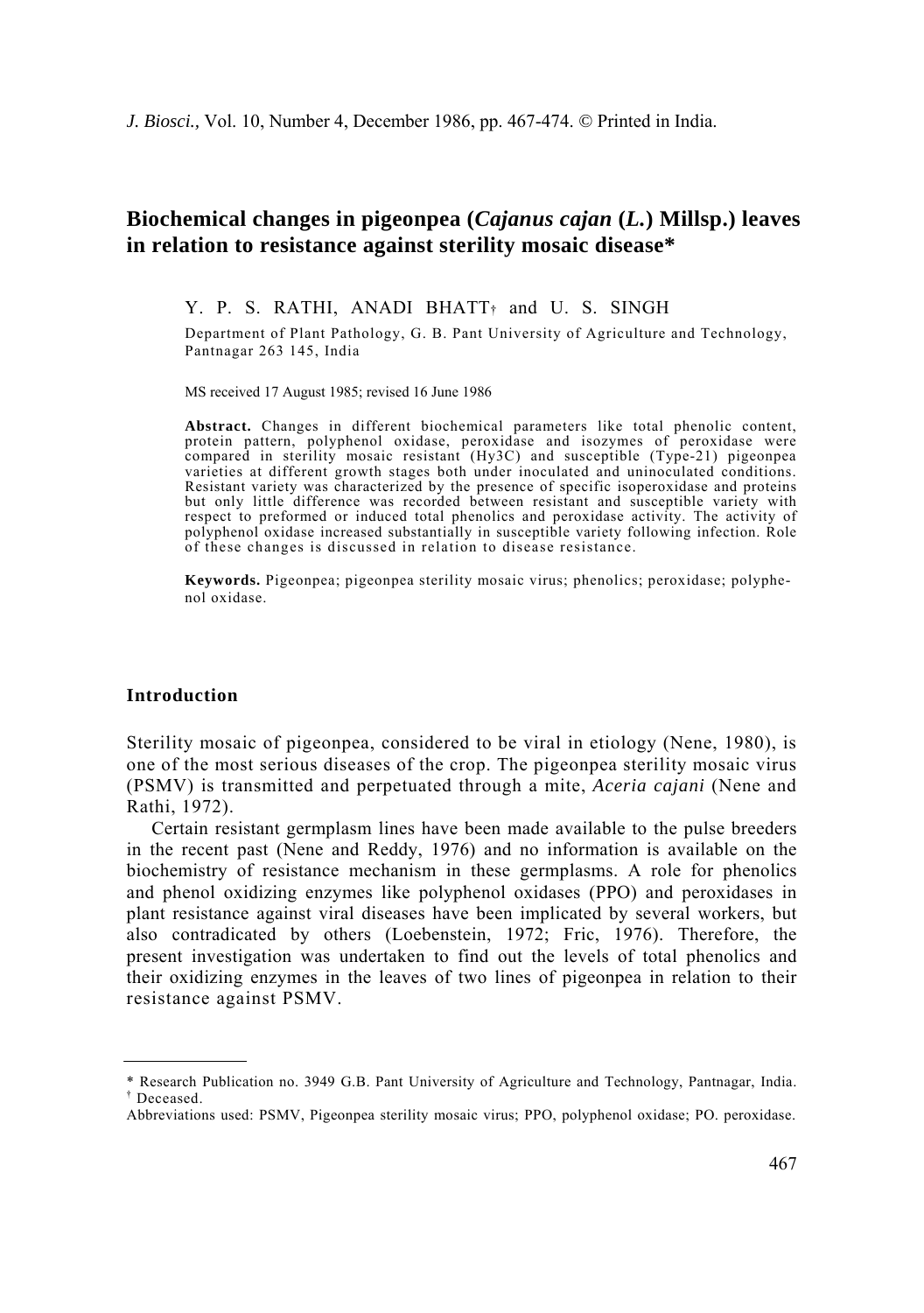# **Materials and methods**

# *Plant material*

Two varieties of pigeonpea *(Cajanus cajan (L.)* Millsp.), one highly susceptible (Type-21) and other resistant (Hy3C) to PSMV, were obtained from International Crop Research Institute for Semi-Arid and Tropics (ICRISAT). Patancheru (Hyderabad). They were raised in glass house in earthen pots filled with a mixture of soil and farm yard manure (10:1). Fifteen surface sterilized seeds were planted in each pot (30 cm) and after emergence, 10 seedlings per pot were maintained.

# *Inoculation*

The inoculum of PSMV was obtained from naturally infected plants of pigeonpea cv. Sharda. The diseased leaflets infested with the mites served as inoculum. The seedlings were inoculated at the two leaf stage *(i. e.* 12 day old) by following the 'leaf pinning technique'. Two leaflets from diseased plant having sufficient number (20-50 mites per leaflet) of eriophyid mites were pinned with the help of Entomological pin No 20 (F. F. Taylor and Co., Birmingham, UK) to each primary leaf of seedling in such a manner that the healthy leaf was sandwitched between the lower surfaces of the two infected leaflets. Control plants were pinned in the same manner with healthy leaflets. In order to obtain better infection, inoculated plants were kept in shade for 12 h to facilitate the migration of more mites to healthy leaves. After 5 days of inoculation, the leaflets pinned to the healthy leaf were removed and the entire plant was sprayed with  $0.1\%$  metasystox.

# *Sampling*

The primary leaves and first trifoliate of same size and position were harvested after washing them with distilled water from both inoculated and control plants after 0, 7, 14 and 28 days of inoculation. The harvested leaves were immediately transferred to ice bags and pooled replication wise. Three replications were taken for each interval. A part of each lot was used for the electrophoretic separation of soluble proteins and peroxidase (PO) isozymes. Half of the rest was weighed and stored at - 20°C to determine the PO and PPO activities. The remaining half of the each lot was oven dried at 60°C for 48 h, powdered with the help of mortar and pestle and stored in desiccator for the quantitative estimation of phenolic compounds and soluble proteins.

# *Determination of total phenolic content*

Phenolic compounds were extracted from leaves using the method as described by Kuc *et al.* (1956). AOAC colorimetric method (AOAC, 1965) was followed for the quantitative estimation of total phenolic content. Tannic acid was used as standard.

# *Determination of PO activity*

Peroxidase was extracted and assayed by the method of Retig (1974). Guaiacol was used as substrate. One unit is defined as the amount of enzyme that caused an increase in A470 of 0·01 in 1 min at 30°C.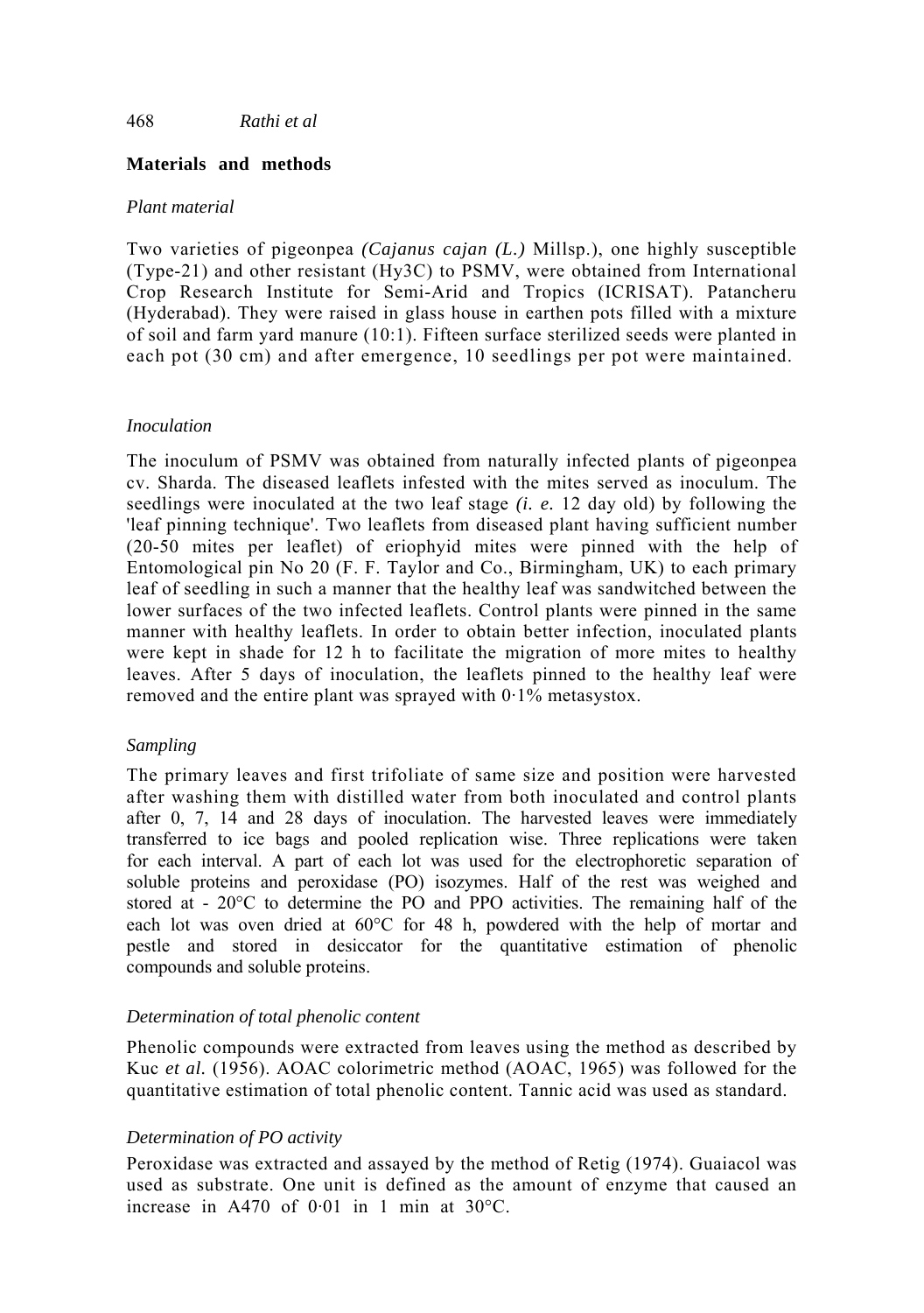# *Determination of PPO activity*

PPO was extracted and assayed by the method of Tripathi *et al.* (1975) using pyrocatechol as a substrate. One unit of enzyme is defined as the amount of enzyme that caused an increase in A410 of 0.01 in 1 min at  $30^{\circ}$ C.

#### *Electrophoretic separation of soluble proteins and PO isozymes*

The first leaves were crushed in chilled mortar and pestle with 0·2 Μ cold phosphate buffer (pH 7 0). The homogenate was centrifuged at 14000 *g* for 40 min at 4°C. The soluble proteins and PO isozymes were separated on 7·5% Polyacrylamide gel and subsequently stained by following the method of Davis (1964) except that ammonium persulphate was used as a polymerizing agent in the spacer gel instead of riboflavin. About 01 mg protein was loaded in each gel. Proteins were stained in Coomassie blue while peroxidase isozymes were detected by staining with benzidine and  $H_2O_2$ .

#### **Results**

### *Total phenols*

As shown in table 1, total phenolic content of healthy leaves of resistant variety was significantly higher than that of the susceptible one at  $_{all}$  the stages of sampling except at 21 and 28 days where differences were non-significant. Phenolic content of the leaves increased progressively with increasing plant age upto 21 days after inoculation, thereafter, it declined in both the varieties.

Upon inoculation, phenolic content increased in both resistant and susceptible varieties. However, the magnitude of increase was higher in the resistant variety than in the susceptible one particularly during initial intervals *i.e.* 7 and 14 days after inoculation (table 1).

#### *Protein pattern*

A total of 34 different protein bands were observed at different stages of sampling but none of the two varieties showed all 34 bands at any stage (figure 1). Proteins appearing at band positions: 1, 2 , 6 , 8 , 10. 13, 14, 18, 19, 21, 23 and 31 were found in both the varieties at one stage or other. A group of 6 proteins was Hy3C specific, appearing at band positions: 5, 12, 16, 24, 27 and 33. Four proteins, band positions: 11, 26, 30 and 32, were specific to Type-21. Certain protein bands (1 at 14 day and 19 and 21 at 21 day) were stage specific (figure 1).

#### *Peroxidase*

Irrespective of the stage of sampling higher PO activity was recorded in healthy leaves of resistant variety than in the susceptible one. However, differences were significant only at 14 and 21 day stages. The activity of enzyme was observed to increase with age of the leaves in both the varieties (table 2) but the increase was slight and non-significant between any two consecutive intervals.

Upon inoculation with PSMV, initially there was a slight increase in the enzyme activity in the leaves of both susceptible and resistant varieties, but after 14 days, it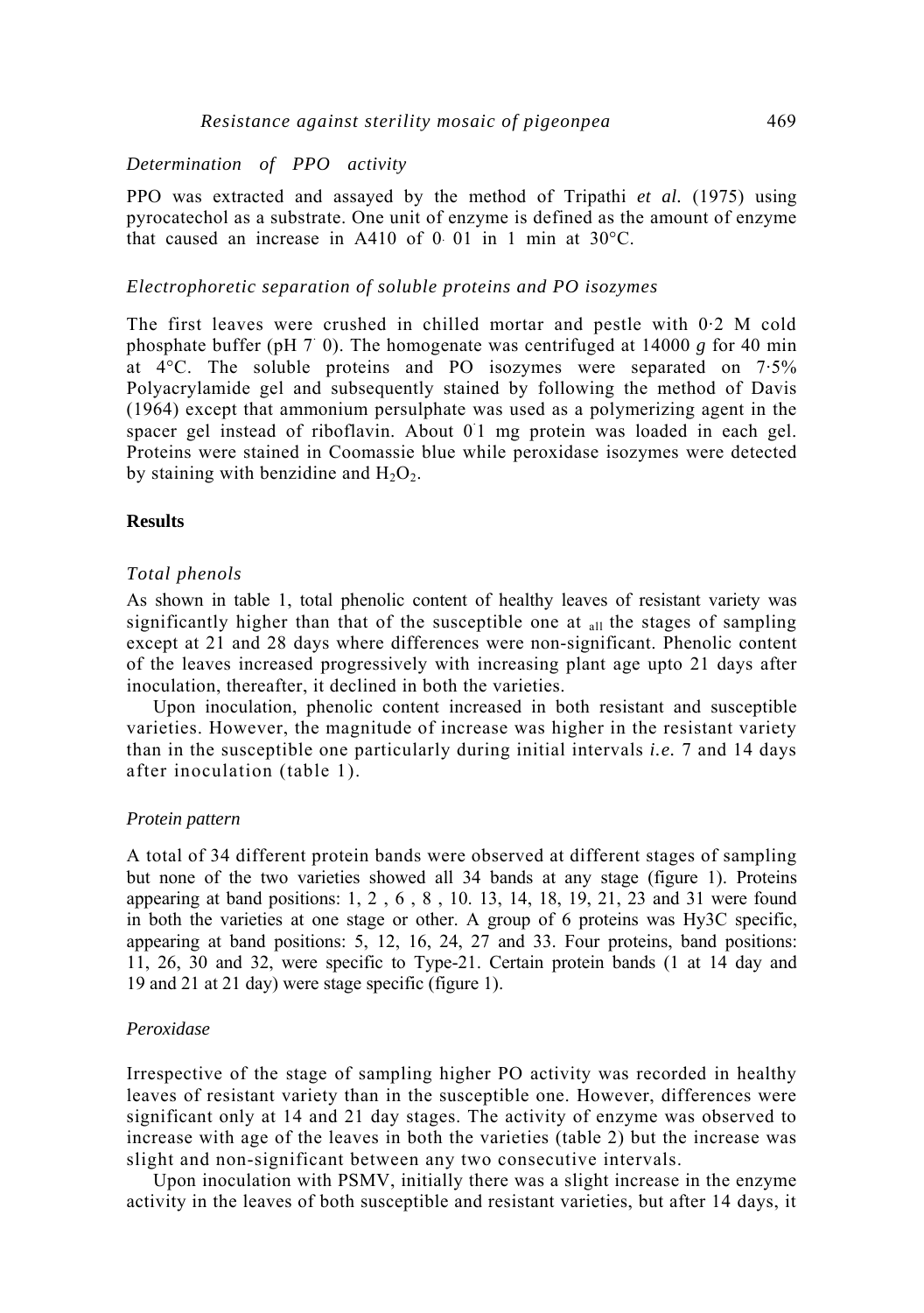|                           |                       | Type-21         |                                                              |                       | Hy <sub>3</sub> C |                                                                |
|---------------------------|-----------------------|-----------------|--------------------------------------------------------------|-----------------------|-------------------|----------------------------------------------------------------|
| inoculation<br>Days after | ocu-<br>lated<br>Jnin | Inocu-<br>lated | or decrease $(-)$ over<br>uninoculated (%)<br>Increase $(+)$ | Uninocu-<br>lated     | Inocu-<br>lated   | or decrease $(-)$ over<br>uninoculated $(%)$<br>$Increase (+)$ |
|                           | $9.40*$               | 0.00            | $-4.25$                                                      | $10-50$               | $10-35$           | $-1.61$                                                        |
|                           | <b>SO</b>             | 11-05           | $+9.95$                                                      |                       |                   | $+18.78$                                                       |
|                           | 55                    | 11-45<br>12-10  | $+8.53$                                                      | $\frac{10.86}{11.81}$ | 12.90<br>12.65    | $+10.86$                                                       |
|                           | 66                    |                 | $+1.25$                                                      |                       | $12 - 20$         | $+3.30$                                                        |
|                           | $\mathbf{8}$          | $10-35$         | $+5.90$                                                      | $11 - 66$             | 11.85             | $+1.62$                                                        |

*Rath et al*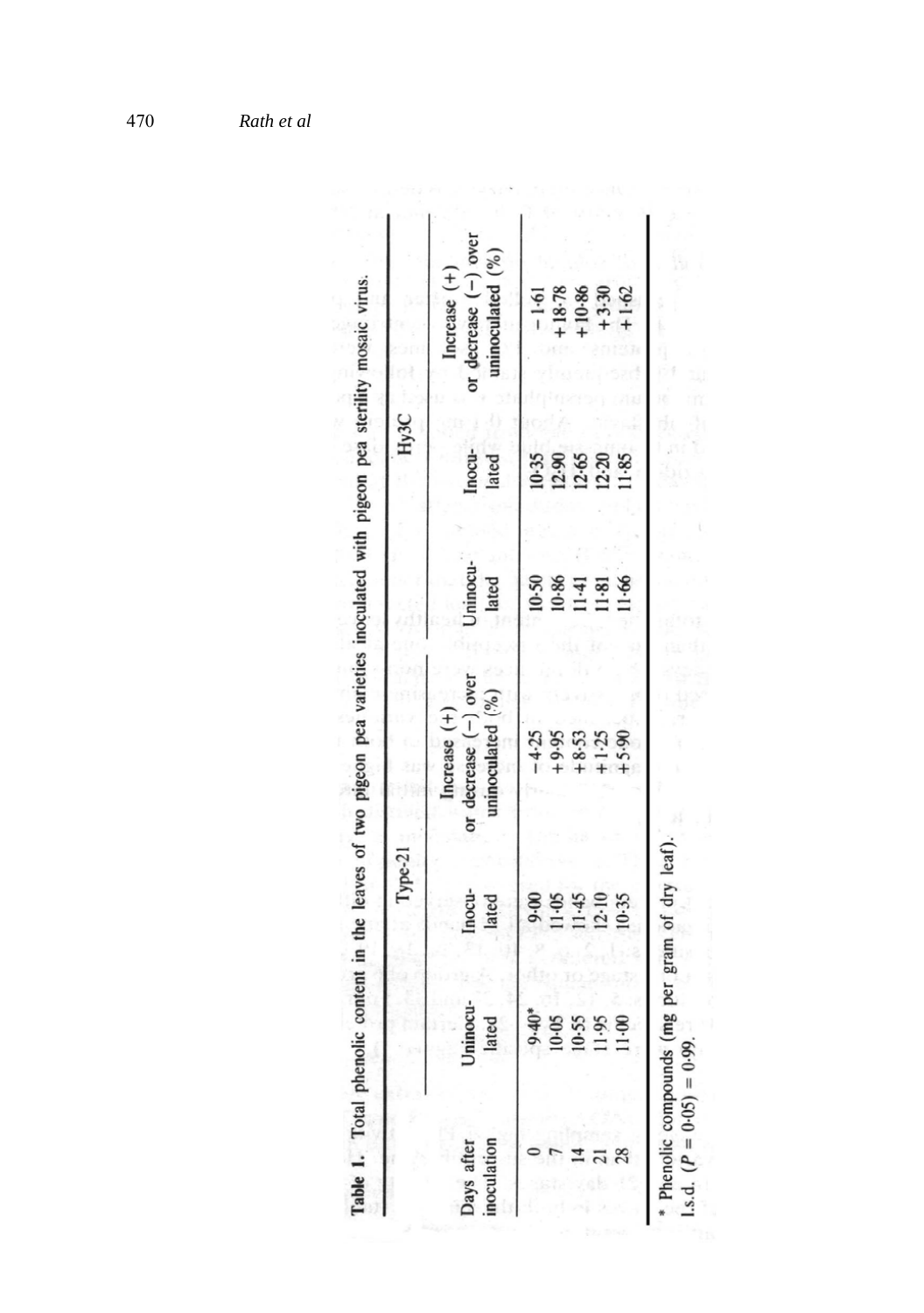

**Figure 1.** Protein pattern of pigeonpea leaves of susceptible (Type 21) and resistant (Hy3C) varieties at different intervals after inoculation with PSMV.

recorded significant decline in the susceptible variety falling below the control level at the following stages *i. e.* at 21 and 28 days after inoculation. In resistant variety, however,activity continued to increase (statistically not significant) till 21 days after inoculation, followed by a decline thereafter (table 2).

### *Isozymes of peroxidase*

In the healthy leaves of resistant variety  $7$  (a, b, c, d, e, f and h) and in the susceptible, 6 (a, b, d, e, f and h) isozymes of PO were detected at 7, 14 and 21 day stages. One additional isozyme 'g' was added in susceptible variety at 28 day stage. Bands c and g were specific to resistant and susceptible varieties, respectively. Upon inoculation of PSMV, no quantitative deviation from the control was observed in the isozymes of PO of resistant variety while many such changes were recorded in susceptible one (figure 2). Intensity of all the bands diminished after infection except band 'a' whose width and intensity remained unaltered.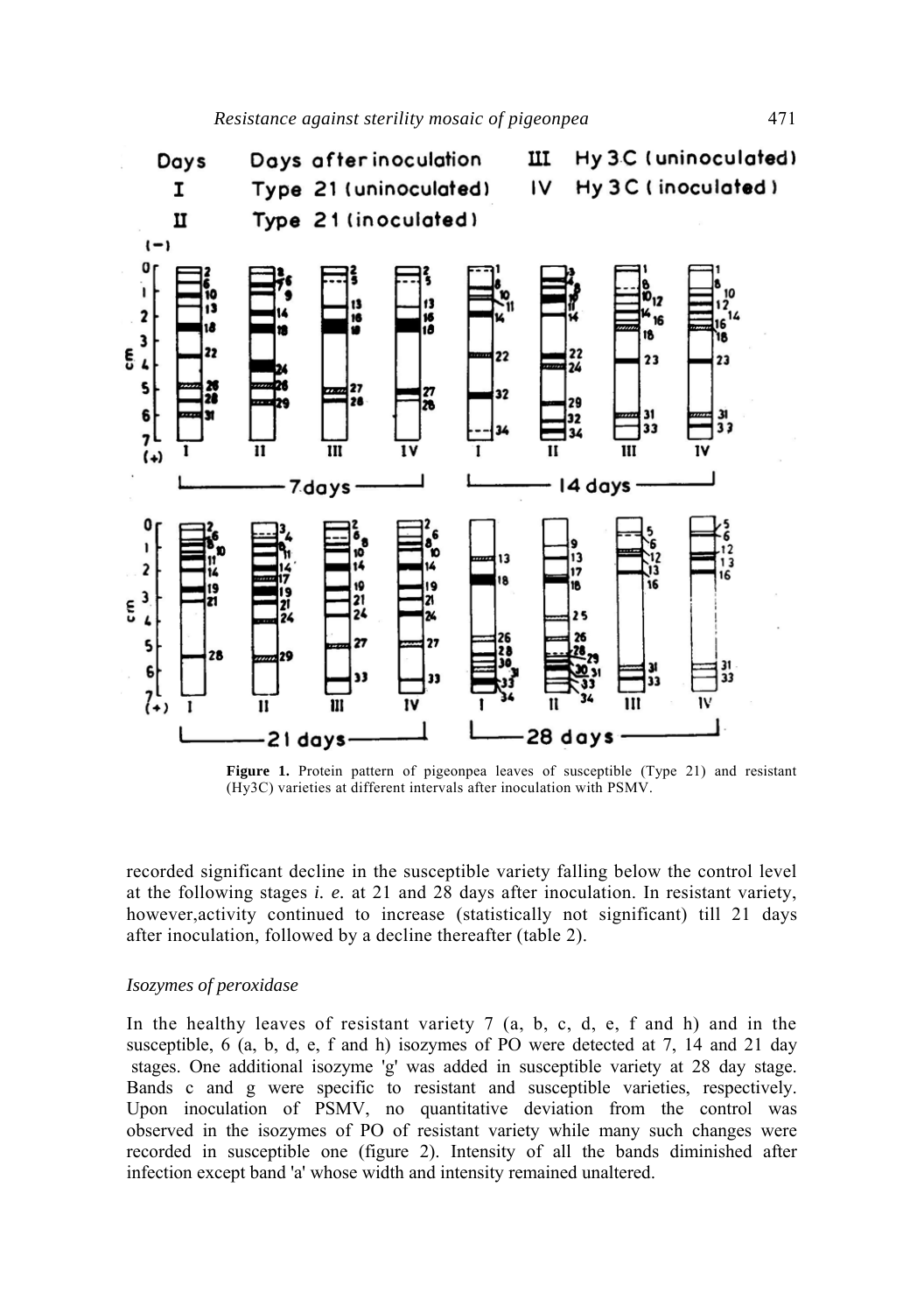| Table 2.                                             |                                                                             |                                           | Peroxidase activity in the leaves of two varieties of pigeon pea inoculated with pigeon pea sterility mosaic virus                                                                                                                                                                |                                           |                                                  |                                                                         |
|------------------------------------------------------|-----------------------------------------------------------------------------|-------------------------------------------|-----------------------------------------------------------------------------------------------------------------------------------------------------------------------------------------------------------------------------------------------------------------------------------|-------------------------------------------|--------------------------------------------------|-------------------------------------------------------------------------|
|                                                      |                                                                             | $Type-21$                                 |                                                                                                                                                                                                                                                                                   |                                           | Hy <sub>3</sub> C                                |                                                                         |
| inoculation<br>Days after                            | Uninocu-<br>lated                                                           | Inocu-<br>lated                           | or decrease $(-)$ over<br>uninoculated $(^{\circ}\%)$<br>Increase $(+)$                                                                                                                                                                                                           | Uninocu-<br>lated                         | Inocu-<br>lated                                  | or decrease $(-)$ over<br>uninoculated $(^{9}/_{0})$<br>Increase $(+)$  |
| 28<br>그<br>21                                        | 3869*<br>3923<br>4039<br>209<br>4004                                        | 3746<br>3843<br>3493<br>4081<br>4121      | $+4.0$<br>$+2.9$<br>$-17.0$<br>$-0.7$<br>$-7.2$                                                                                                                                                                                                                                   | 4293<br>3093<br>4198<br>4091<br>4274      | 4166<br>4349<br>3994<br>4324<br>4404             | $+2.6$<br>$+3.0$<br>$+0.7$<br>$+1.7$<br>$+4 - 1$                        |
| 1.s.d. $(P = 0.05) = 145$ .<br>0-01 per min at 30°C. |                                                                             |                                           | Peroxidase activity (enzyme units per gram of fresh tissue) in leaves. One unit indicates amount of enzyme required to increase in A470 by<br>Table 3. Polyphenoloxidase activity in the leaves of two varieties of pigeon pea inoculated with pigeon pea sterility mosaic virus. |                                           |                                                  |                                                                         |
|                                                      |                                                                             | $Type-21$                                 |                                                                                                                                                                                                                                                                                   |                                           | Hy <sub>3</sub> C                                |                                                                         |
| inoculation<br>Days after                            | Uninocu-<br>lated                                                           | Inocu-<br>lated                           | or decrease $(-)$ over<br>uninoculated $(^{96}_{6})$<br>Increase $(+)$                                                                                                                                                                                                            | Uninocu-<br>lated                         | Inocu-<br>lated                                  | over<br>uninoculated $(^{9}/_0)$<br>Increase $(+)$<br>or decrease $(-)$ |
| $\frac{21}{28}$<br>4                                 | $104*$<br>$\frac{8}{18}$<br>$\overline{29}$<br>$\approx$<br>$\overline{34}$ | $\frac{8}{2}$<br>149<br>203<br>201<br>218 | $+26.0$<br>$+56.5$<br>$+74.5$<br>$+62.2$<br>$-5.7$                                                                                                                                                                                                                                | 144<br>124<br>$\overline{31}$<br>138<br>Ξ | 139<br>$\frac{148}{5}$<br>Ξ<br>127<br>$\ddot{=}$ | $+3.0$<br>$+2.5$<br>+3.9<br>$-0.9$<br>$+6.2$                            |

<sup>2</sup><br>\* Polyphenoloxidase activity (enzyme units per gram of fresh tissue) in leaves. One unit indicates amount of enzyme required to increase in<br>A410 by 0-01 per min at 30°C.<br>1.s.d. ( $P = 0.05$ ) = 13.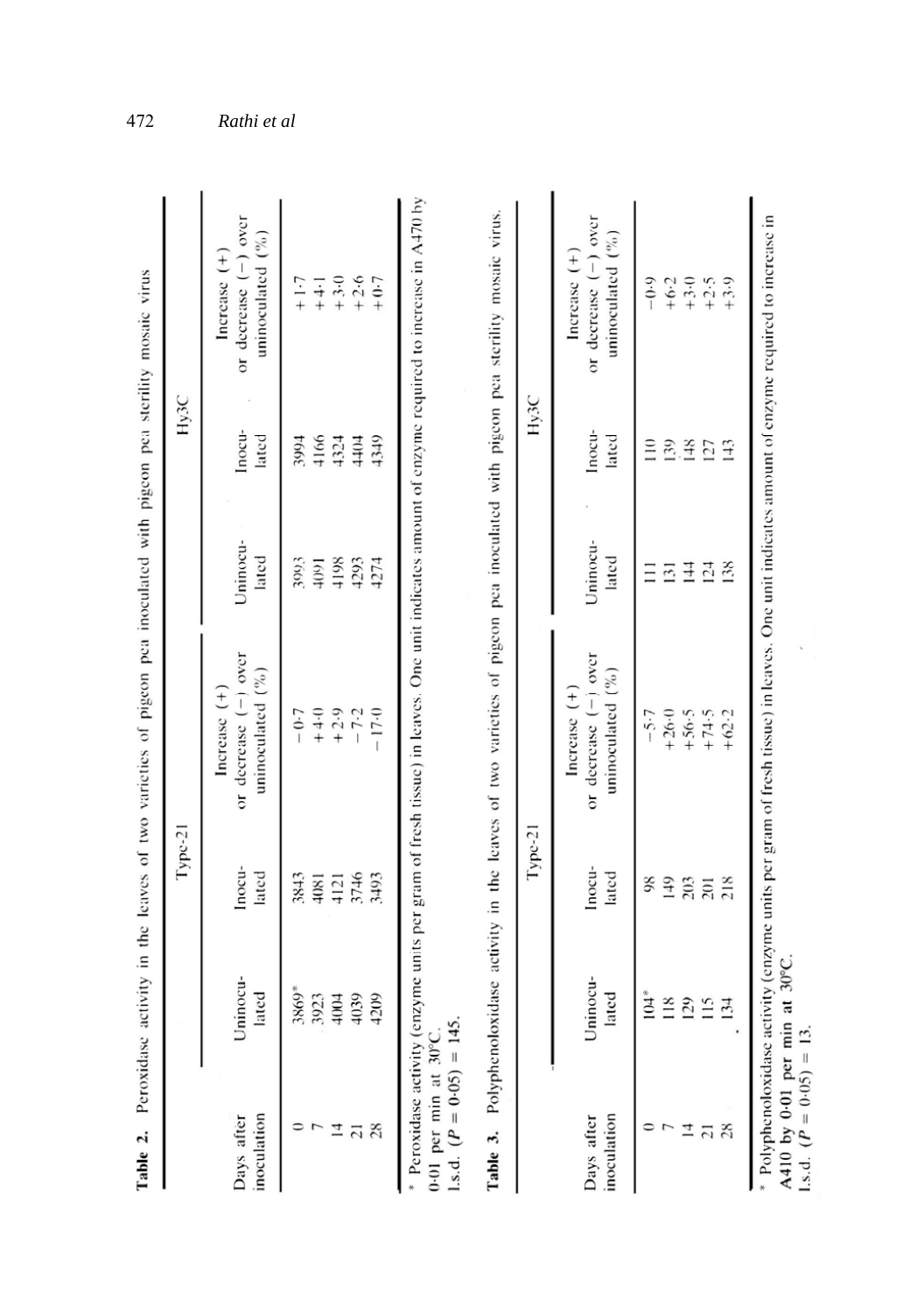

**Figure 2.** Isozyme pattern of PO in pigeonpea of susceptible (Type 21) and resistant (Hy3C) varieties at different intervals after inoculation with PSMV.

### *Polyphenol oxidase*

Healthy leaves of resistant variety Hy3C, exhibited slightly higher PPO activity than the corresponding leaves of susceptible variety, Type-21, at all the stages of sampling (table 3), but the differences were statistically not significant for most of the intervals except day 14.

Inoculation resulted in significantly increased PPO activity in susceptible variety but not in the resistant one. Unlike healthy leaves, inoculated leaves of susceptible variety exhibited significantly higher PPO activity in comparison with the corresponding leaves of resistant variety at all the stages of sampling except at day 0 (table 3).

#### **Discussion**

Constitutive phenolics and their oxidizing enzymes like PO and PPO have been implicated in resistance in certain viral diseases (Fric, 1976; Kosuge, 1969; Loebenstein, 1972; Tripathi *et al.,* 1975). However, difference between resistant and susceptible varieties of pigeonpea with respect to these parameters was too little to be of any significance in providing resistance against PSMV. Similar observations have been recorded in certain other viral diseases (Barbara and Wood, 1972; Cabanne *et al.,* 1971; Fric, 1976).

Upon inoculation with PSMV, the only appreciable change recorded was the activity of PPO in susceptible variety where it increased considerably after 7 days of inoculation and continued to increase till 28 days after inoculation. In the resistant variety its activity was practically unaffected following inoculation. This indicates the possible involvement of PPO in symptom expression as also indicated by few other investigations (Barbara and Wood, 1972; Suseno and Hampton, 1966).